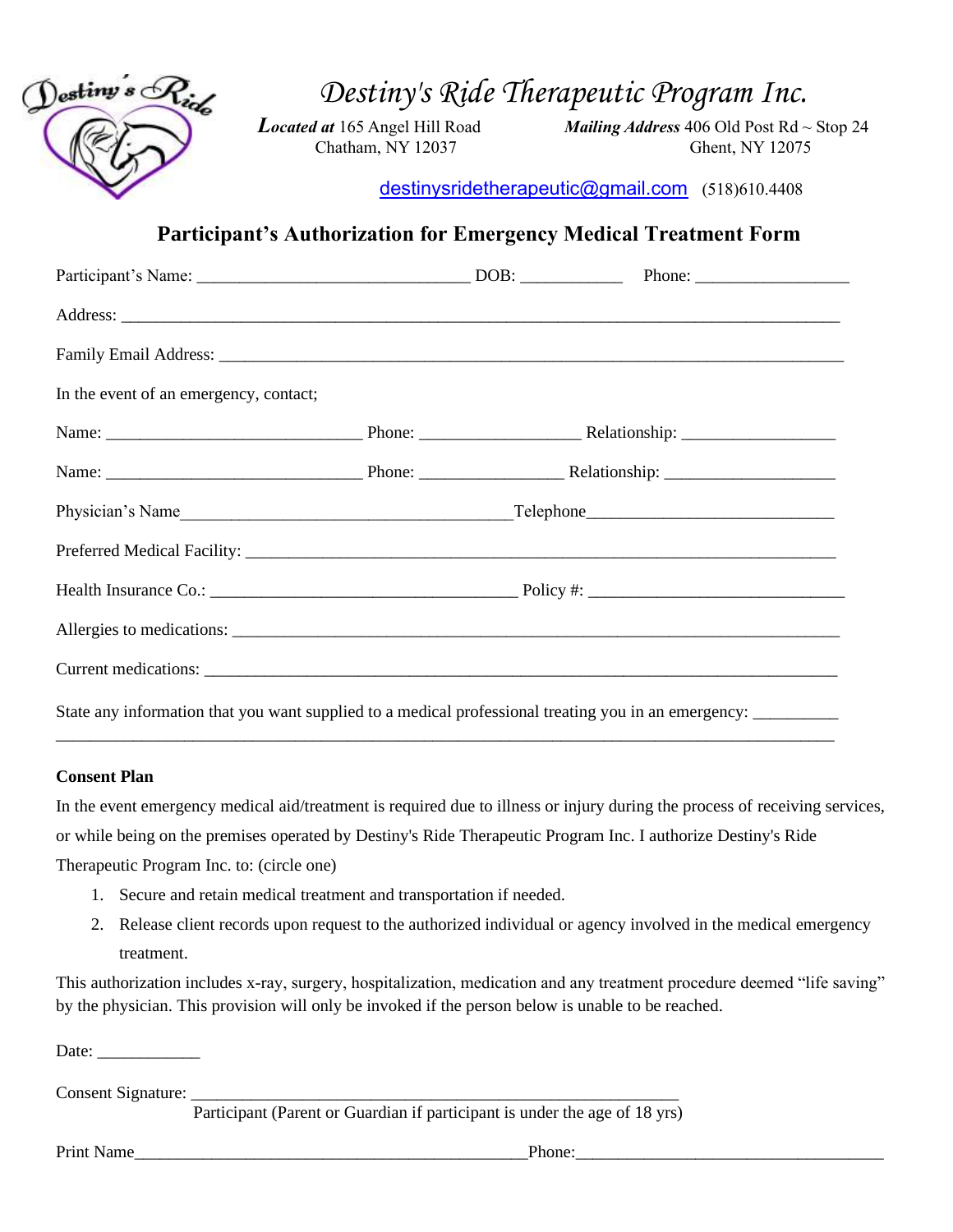## **Non-Consent Plan**

I do not give my consent for emergency medical treatment/aid in the case of illness or injury during the process of receiving services or while being on the property of the agency. Therefore*,* check one of the following:

\_\_\_\_\_\_\_\_\_\_\_\_\_\_\_\_\_\_\_\_\_\_\_\_\_\_\_\_\_\_\_\_\_\_\_\_\_\_\_\_\_\_\_\_\_\_\_\_\_\_\_\_\_\_\_\_\_\_\_\_\_\_\_\_\_\_\_\_\_\_\_\_\_\_\_\_\_\_\_\_\_\_\_\_\_\_\_\_\_\_\_\_\_ \_\_\_\_\_\_\_\_\_\_\_\_\_\_\_\_\_\_\_\_\_\_\_\_\_\_\_\_\_\_\_\_\_\_\_\_\_\_\_\_\_\_\_\_\_\_\_\_\_\_\_\_\_\_\_\_\_\_\_\_\_\_\_\_\_\_\_\_\_\_\_\_\_\_\_\_\_\_\_\_\_\_\_\_\_\_\_\_\_\_\_\_\_

\_\_\_\_\_\_\_ *A parent or legal guardian will remain on site at all times during equine assisted activities.*

*\_\_\_\_\_\_\_ In the event emergency treatment/aid is required, I wish the following procedures to take place:*

Date: Non-Consent Signature:

Participant (Parent or Guardian if participant is under the age of 18 yrs)

\_\_\_\_\_\_\_\_\_\_\_\_\_\_\_\_\_\_\_\_\_\_\_\_\_\_\_\_\_\_\_\_\_\_\_\_\_\_\_\_\_\_\_\_\_\_\_\_\_\_\_\_\_\_\_\_\_\_\_\_\_\_\_

Print Name \_\_\_\_\_\_\_\_\_\_\_\_\_\_\_\_\_\_\_\_\_\_\_\_\_\_\_\_\_\_\_\_\_\_\_\_\_\_\_\_\_\_Phone: \_\_\_\_\_\_\_\_\_\_\_\_\_\_\_\_

Address: \_\_\_\_\_\_\_\_\_\_\_\_\_\_\_\_\_\_\_\_\_\_\_\_\_\_\_\_\_\_\_\_\_\_\_\_\_\_\_\_\_\_\_\_\_\_\_\_\_\_\_\_\_\_\_\_\_\_\_\_\_\_\_